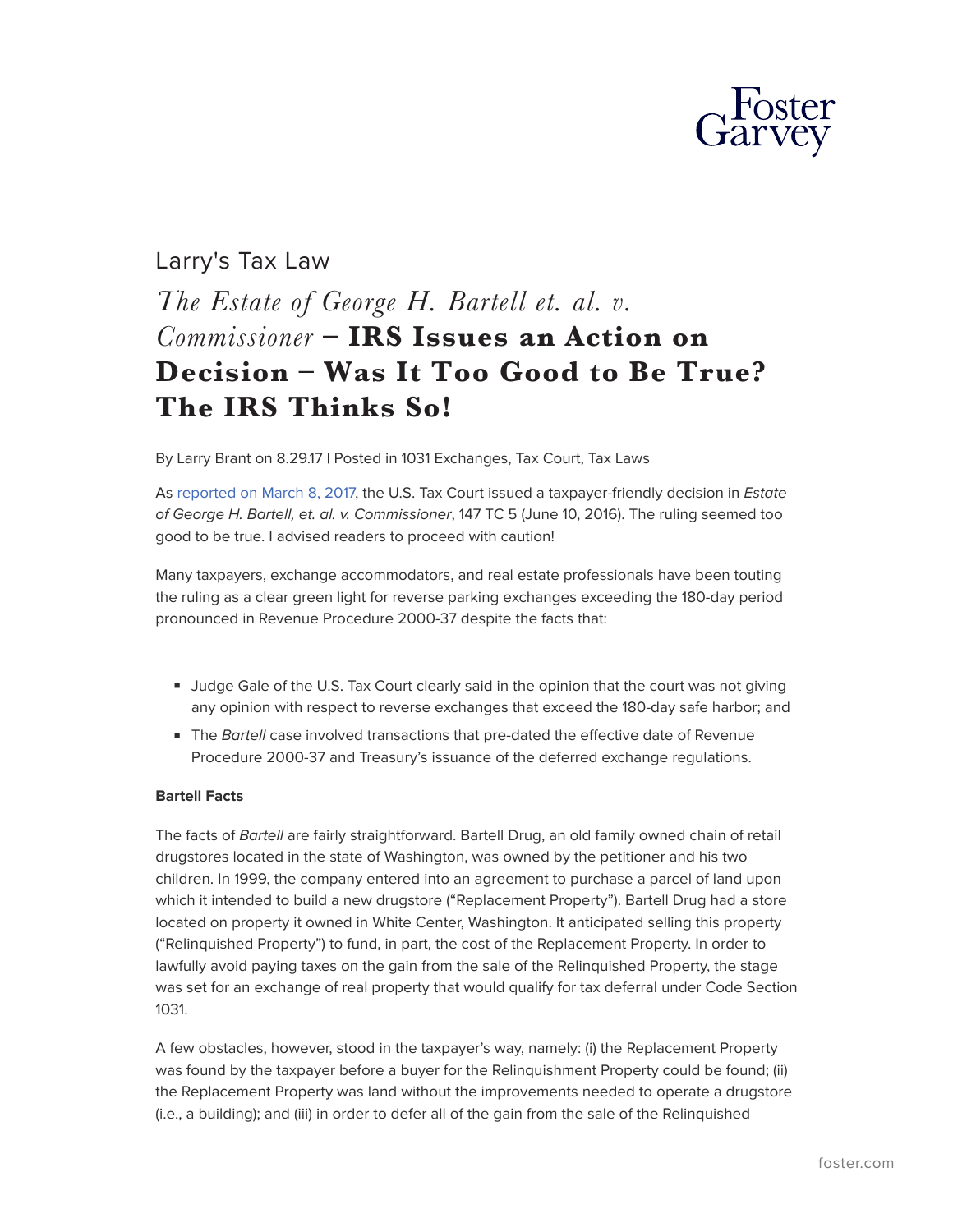

Property, the taxpayer would need to buy the Replacement Property once it was improved.

To overcome these obstacles, the taxpayer carefully planned and carried out the exchange as follows:

- 1. The taxpayer entered into a written agreement with a qualified exchange intermediary ("QI");
- 2. The taxpayer entered into a written agreement with an exchange accommodation titleholder ("EAT");
- 3. The QI agreed to act as the taxpayer's intermediary in the exchange in compliance with Code Section 1031;
- 4. The EAT agreed to acquire the Replacement Property and build the improvements on the property (i.e., a new drugstore);
- 5. The EAT obtained financing arranged by the taxpayer from a bank to fund the purchase of the Replacement Property and to pay for the improvements. The taxpayer guaranteed the loan. It was nonrecourse to the EAT;
- 6. The written agreement between the taxpayer and the EAT expressly gave the taxpayer the right to supervise and manage the construction of the improvements on the Replacement Property;
- 7. The written agreement between the taxpayer and the EAT expressly gave the taxpayer the right to lease the newly constructed drugstore once it was completed;
- 8. The written agreement between the taxpayer and the EAT expressly gave the taxpayer the right to purchase the Replacement Property from the EAT within 24 months for the EAT's cost of acquiring and improving the property;
- 9. On August 1, 2000, the EAT acquired the Replacement Property. Thereafter, the taxpayer supervised the construction of a new drugstore on the property;
- 10. The taxpayer leased the improved Replacement Property from the EAT while waiting for the sale of the Relinquished Property. All costs of the property (e.g., taxes, insurance, insurance, utilities) were to be paid for by the taxpayer;
- 11. Finally, in September 2001, the taxpayer found a buyer for the Relinquished Property and entered into an agreement to sell the Relinquishment Property. The agreement was properly assigned to the QI;
- 12. The QI sold the Relinquished Property to an unrelated party pursuant to the exchange agreement with the taxpayer; and
- 13. Long after the 180-day safe harbor period allowed under Revenue Procedure 2000-37 for a reverse parking exchange, the like kind exchange was completed when the EAT transferred the improved Replacement Property to the taxpayer[.\[1\]](#_ftn1)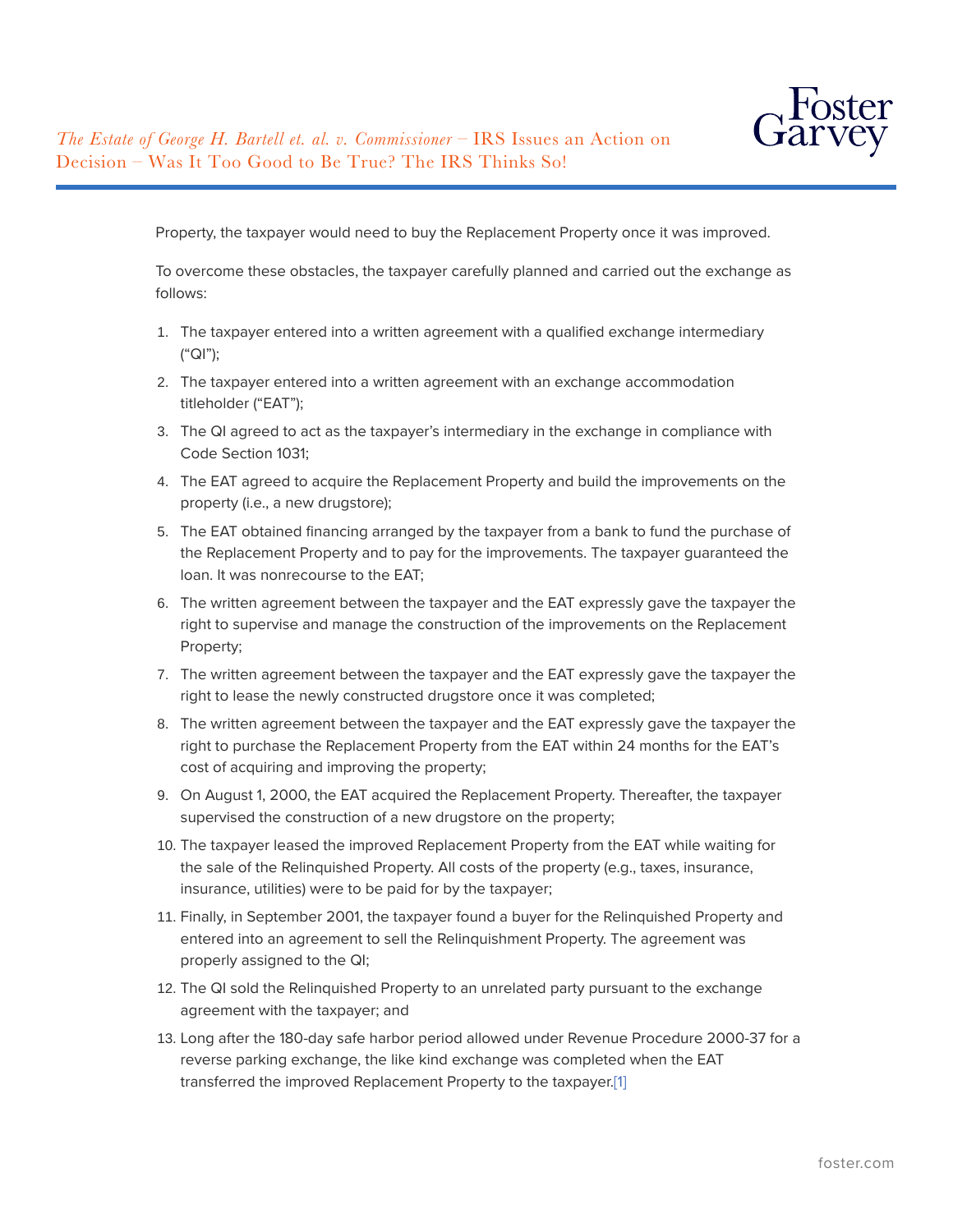

#### **IRS Position**

On audit, the IRS asserted that the exchange failed to qualify for tax deferral under Code Section 1031 on the ground that the taxpayer was actually the owner of the Replacement Property well before the time when the EAT transferred the Replacement Property by deed to the taxpayer. So, in essence, no exchange occurred because the taxpayer owned both the Replacement Property and the Relinquished Property at the time of the attempted exchange. The Service used the benefits and burdens test to support its position.

It asserted that, based on the following facts, the taxpayer owned the Replacement Property at the time of the attempted exchange since the benefits and burdens of owning the property were already on the taxpayer:

- 1. The taxpayer benefited from any appreciation in the Replacement Property's value during the time it was parked with the EAT since it had the option to acquire the property from the EAT at the cost of the property;
- 2. The taxpayer had the risk of loss from any diminution in the value of the property during the time it was parked with the EAT since its option price was pegged to the cost of the property;
- 3. The EAT had no equity interest in the Replacement Property if the property went up in value while it was parked, the taxpayer would get that benefit, and if it went down in value, the taxpayer would suffer that loss;
- 4. The taxpayer (as tenant) paid the real estate taxes and all carrying costs associated with the Replacement Property – all burdens of property ownership were in the lap of the taxpayer;
- 5. The debt on the Replacement Property was non-recourse to the EAT but the taxpayer guaranteed the debt – the risk of the debt was solely on the taxpayer; and
- 6. The improvements being made to the Replacement Property were totally within the control of the taxpayer – the EAT had absolutely no right to control the improvements.

## **Court Decision**

Judge Gale of the U.S. Tax Court ruled in favor of the taxpayer. The court rejected the IRS's position, refusing to apply the benefits and burdens test since the taxpayer had followed **all** of the formalities – it had entered into written exchange agreements with the QI and the EAT, it entered into a valid lease agreement with the EAT, the agreements clearly delegated the benefits and burdens relative to the property to the taxpayer, and the agreements were adhered to in all material respects. The court went on to conclude that Code Section 1031 is form oriented – form over substance prevails in this instance. The taxpayer was not the formal owner of the Replacement Property at the time of the exchange. So, in this case, the exchange was valid.